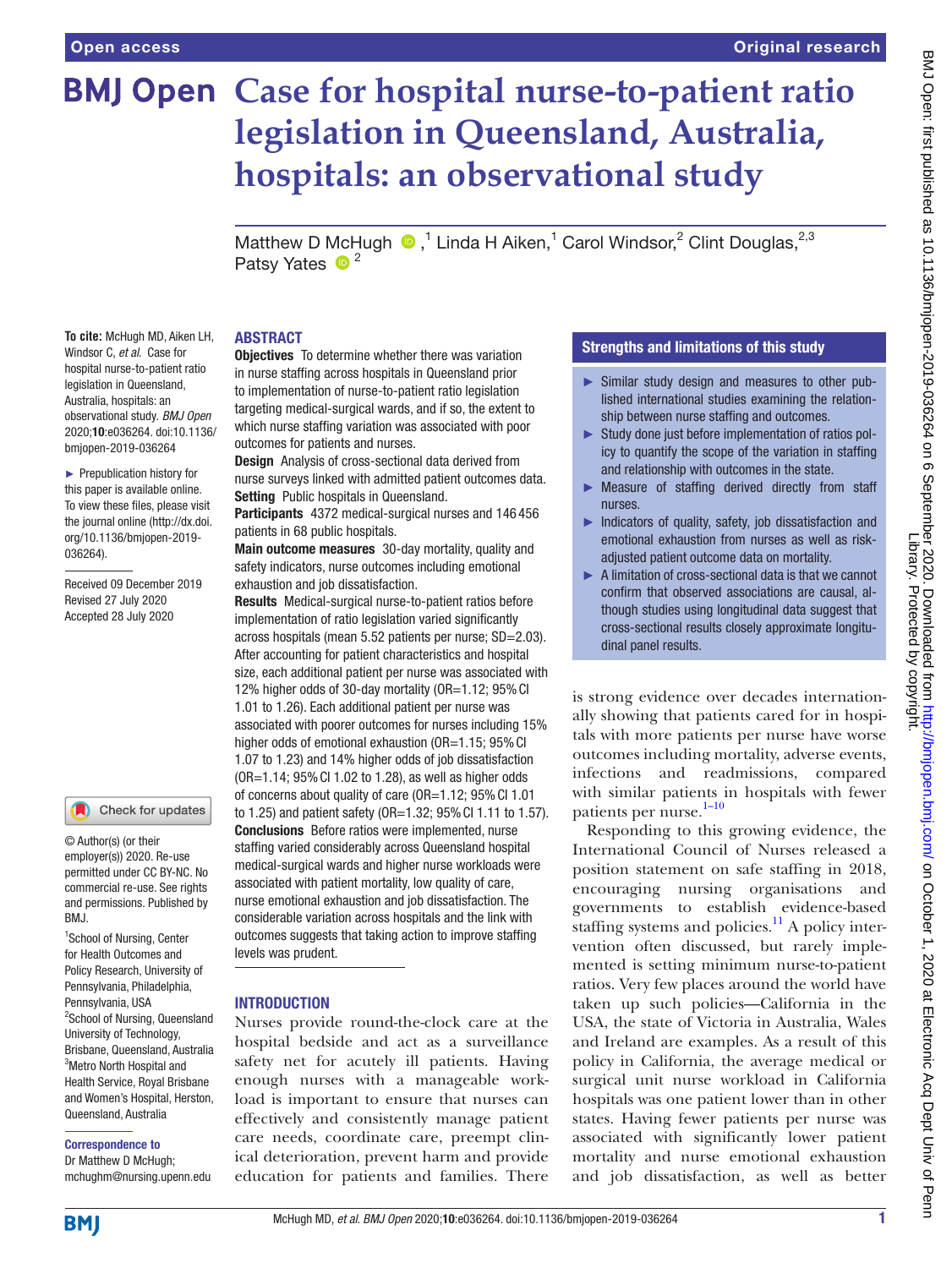nurse-reported quality of care.<sup>[4](#page-5-1)</sup> The state of Queensland, Australia, joined this short list when, on 1 July 2016, Queensland Health established minimum nurse-topatient ratios for acute adult medical-surgical wards in 27 prescribed public hospitals across the state. The legislation requires that the average nurse-to-patient ratio on morning/afternoon shifts must be no less than 1:4 and on night shifts no less than 1:7.<sup>[12](#page-6-1)</sup>

The purpose of this analysis was to determine the extent to which nurse-to-patient ratios varied across Queensland Health hospitals before the ratios legislation, and to evaluate the relationship between nurse-to-patient ratios and outcomes including patient mortality, quality and safety indicators and nurse job outcomes including emotional exhaustion and job dissatisfaction. While minimum ratio policies have been implemented elsewhere, this is the first baseline evaluation of the need for such legislation. A common criticism of ratio policies is that there is not empirical evidence of a problem with staffing levels specific to the jurisdiction and intervention is not needed. The results will help determine if there was an empirical basis for the legislation, and will establish a baseline level of nurse staffing and patient outcomes against which to compare the impact of the legislation in the future.

#### **METHODS**

We conducted a cross-sectional analysis of data from surveys of Queensland hospital nurses and patient outcomes data. We linked individual surgical patient outcomes data with the aggregated nurse survey data describing medical-surgical nurse-to-patient ratios using a common hospital identifier. We described facility-level medical-surgical nurse staffing levels across hospitals and evaluated whether staffing levels were associated with outcomes. The approach is based on previous research using these same methods to study the relationship between nurse-to-patient ratios and outcomes in other countries. $3^{13}$  The theoretical foundation for this organisational-level factors approach to studying outcomes is grounded in the Quality Health Outcomes Model, which suggests that the context in which care is delivered, including the staffing adequacy, affects quality of care and patient outcomes.<sup>14</sup>

#### Study population and data sources Nurse survey

We surveyed nurses to collect detailed information about their hospitals that is not available from any other source. We take advantage of nurses as informants of the organisational context in which care takes place because they are positioned at the bedside providing care, they are present 24hours a day and they communicate and work directly with doctors, other providers, patients and families and hospital managers. This method of measuring organisational features of hospitals is more accurate than reports by a single 'key informant' within a hospital and is supported by the organisational research literature.<sup>15</sup> We

used the nurse survey data to create measures of acute adult medical-surgical nurse-to-patient ratios, quality of care and patient safety indicators, as well as individual nurse job outcomes (ie, emotional exhaustion and job dissatisfaction).

The baseline nurse survey data were collected between May and June 2016 before implementation of ratios in July 20[16](#page-6-4). We used a modified Dillman<sup>16</sup> approach for email survey campaigns. We sent emails and reminders to 28 708 licensed nurses (all those with an available email address provided by the nurses' union, which accounted for 90% of all hospital nurses) and received responses from 8412 nurses, including 4372 nurses who self-identified as working on a medical-surgical ward, giving an overall response rate of 29%. Our primary concern regarding representativeness, however, is at the hospital level; our sample of 68 public hospitals includes all Queensland public hospitals with ≥50 beds and over half with <50 beds. The average hospital was represented by 64 respondents; thus, the preponderance of Queensland public hospitals and all prescribed for ratios are represented. We provided respondents with a list of hospitals to identify their hospital, allowing us to aggregate responses and attribute medical-surgical nurse staffing information to their hospital and link with patient outcomes data.

#### Patient data

To examine the relationship between adult acute medical-surgical nurse staffing and patient outcomes, we used state-based clinical patient discharge data (the Queensland Hospital Admitted Patient Data) specific to general surgery, orthopaedic and vascular surgery patients. These conditions were selected because they account for a substantial share of hospital admissions (about one-third of all adult surgical and medical patients in Queensland), most hospitals care for these patients and there are well established risk-adjustment methods.<sup>1718</sup> This population is also consistent with other large studies evaluating the relationship between nurse staffing levels and patient outcomes internationally, which allows us to ascertain whether any evidence for this relationship in Queensland is similar or different from what has been observed outside of Australia.<sup>[2 3 10](#page-5-3)</sup> The clinical information on patient outcomes was derived from the Queensland Hospital Admitted Patient Data, a database representing information on all inpatients in Queensland hospitals. These data were used to create the patient outcome indicator of 30-day mortality; these files also provide information on patient demographics, diagnoses and procedures (International Classification of Diseases, Tenth Revision, Australian Modification [ICD10-AM] coding), comorbidities and discharge status. The files were linked with vital statistic death records allowing us to measure the outcome of 30-day mortality. There were no missing data in the population under investigation on variables of interest for this study.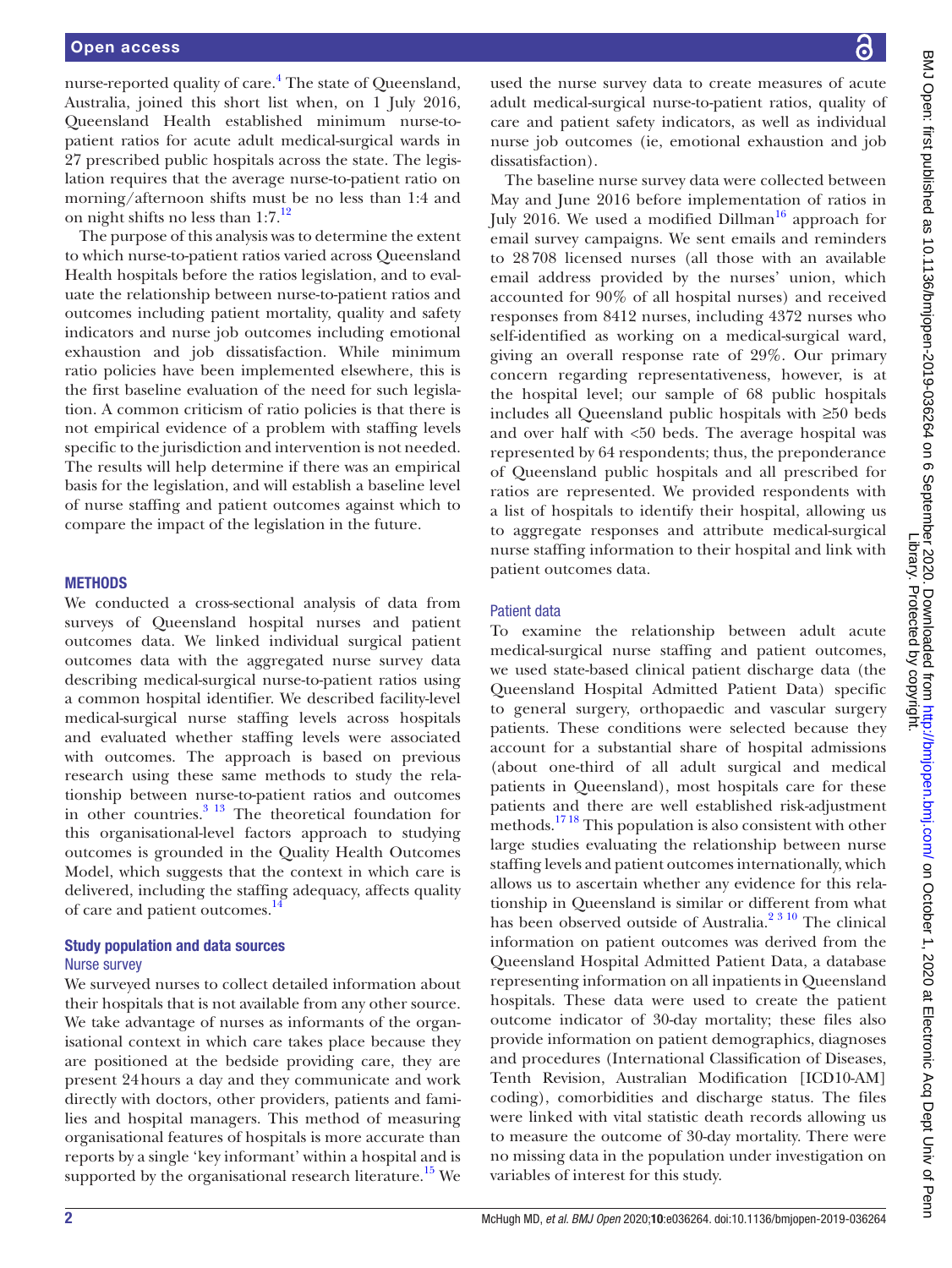# Patient and public involvement

This study used secondary patient data from a de-identified pre-existing data set—the Queensland Hospital Admitted Patient Data. The survey of nurses was based on an established survey used in international research so that findings could be placed in the context of the broader international literature on the relationship between nurse staffing and outcomes. Thus, patients and nurses were not directly involved in the development of the research questions, variable measures or study design.

#### Measures

#### Nurse-to-patient ratios

Our primary measure of interest was the average nurseto-patient ratios on non-intensive care unit adult acute medical-surgical units (hereafter referred to as nurseto-patient ratios). To be consistent with the legislation, 'nurse' refers to both registered and enrolled nurses. By asking survey questions about how many nurses and how many patients were on the ward during the last shift, we obtain a nurse-to-patient ratio measure reflecting the average nurse-to-patient ratio for medical-surgical wards. This is consistent with the ratios legislation, which allows individual nurses to have a greater (or lesser) number of patients than the prescribed ratio so long as the ward average does not fall short during the shift. After aggregating these reports to the hospital level, this measure reflects the average nurse-to-patient ratio across all medical-surgical wards in the hospital and across shifts. This reflects the reality that over the course of a hospitalisation, patients receive care from various nurses across multiple shifts and, often, in more than one hospital unit. Patient outcomes are determined, in part, by their exposure to staffing levels over the course of their hospitalisation, which is captured by this aggregated measure. We express the ratio as the number of patients per nurse, which allows us to interpret our model results in terms of the effect of each additional patient per nurse on each outcome.

### **Outcomes**

#### *Mortality*

We used the Queensland Hospital Admitted Patient Data to evaluate the outcome of 30-day mortality. In our mortality models, we included indicators from the Charlson comorbidity index to account for comorbidities.[19–23](#page-6-6) We also included variables indicating sex and age along with dummy variables for 78 surgical procedure types.

#### *Quality of care and patient safety*

Our survey allowed us to collect information reflecting nurses' assessments of a number of quality and safety indicators in their wards. Measures included the overall quality of care, the culture of safety, confidence that discharged patients are ready to care for themselves, confidence that management will resolve patient care concerns raised by nurses and whether nurses would recommend the hospital to family and friends in need of care.<sup>24</sup> Evidence shows that nurse-reported quality indicators correspond closely with objective patient outcomes measures like mortality[.25 26](#page-6-8)

#### *Nurse outcomes*

As in prior work,  $2^{13}$   $2^{7}$  emotional exhaustion, a key feature of burnout, was measured using the Emotional Exhaustion subscale of the Maslach Burnout Inventory.[28 29](#page-6-9) Nurses were classified as being 'emotionally exhausted' if their score was higher than the published average for healthcare workers  $(≥27)$ . Job dissatisfaction was measured using nurses' responses to the question, 'How satisfied are you with your current job?*'* The 4-point Likert-type scale response options range from very satisfied to very dissatisfied. We dichotomised the measure such that nurses who reported being either very dissatisfied or a little dissatisfied were described as 'dissatisfied' and nurses reporting being moderately satisfied or very satisfied were described as 'satisfied'.<sup>27</sup>

#### Statistical analysis

We first described nurse-to-patient ratios across Queensland Health hospitals. We then examined the relationship between nurse-to-patient ratios and patient mortality among general, orthopaedic or vascular surgery patients. We employed a series of robust multilevel logistic regression models, accounting for clustering of patients within hospitals. We began with the unadjusted bivariate relationship between nurse staffing and mortality. Then we estimated adjusted models that included covariates to account for the various patient characteristics (eg, age, sex, comorbidities, surgical procedure) and hospital size. To evaluate the relationship between nurse-to-patient ratios and nurse job outcomes and the nurse-reported quality and safety indicators, we used robust logistic regression models, which take account of the clustering of nurses within hospitals, to estimate the odds of nurses reporting each outcome relative to an additional patient per nurse. We estimated these models before and after adjusting for hospital size and for nurse characteristics including age, sex, and years of experience.

#### **RESULTS**

[Table](#page-3-0) 1 shows the characteristics of the 68 public Queensland Health hospitals with both patient data and nurse-to-patient ratio data. The average medical-surgical staffing ratios across all shifts was 5.52 patients per nurse (SD=2.03). For morning and afternoon shifts, the average was 5.07 (SD=1.85) patients per nurse, while for night shifts the average was 7.4 (SD=2.3) patients per nurse.

[Table](#page-3-1) 2 shows the characteristics of our surgical patient population. Our analysis included 146456 general, orthopaedic and vascular surgery patients. The average mortality rate was relatively low overall (1.13%) and is consistent with findings in Europe and the USA. $2^5$ [Table](#page-3-2) 3 shows that the variation in nurse-to-patient ratios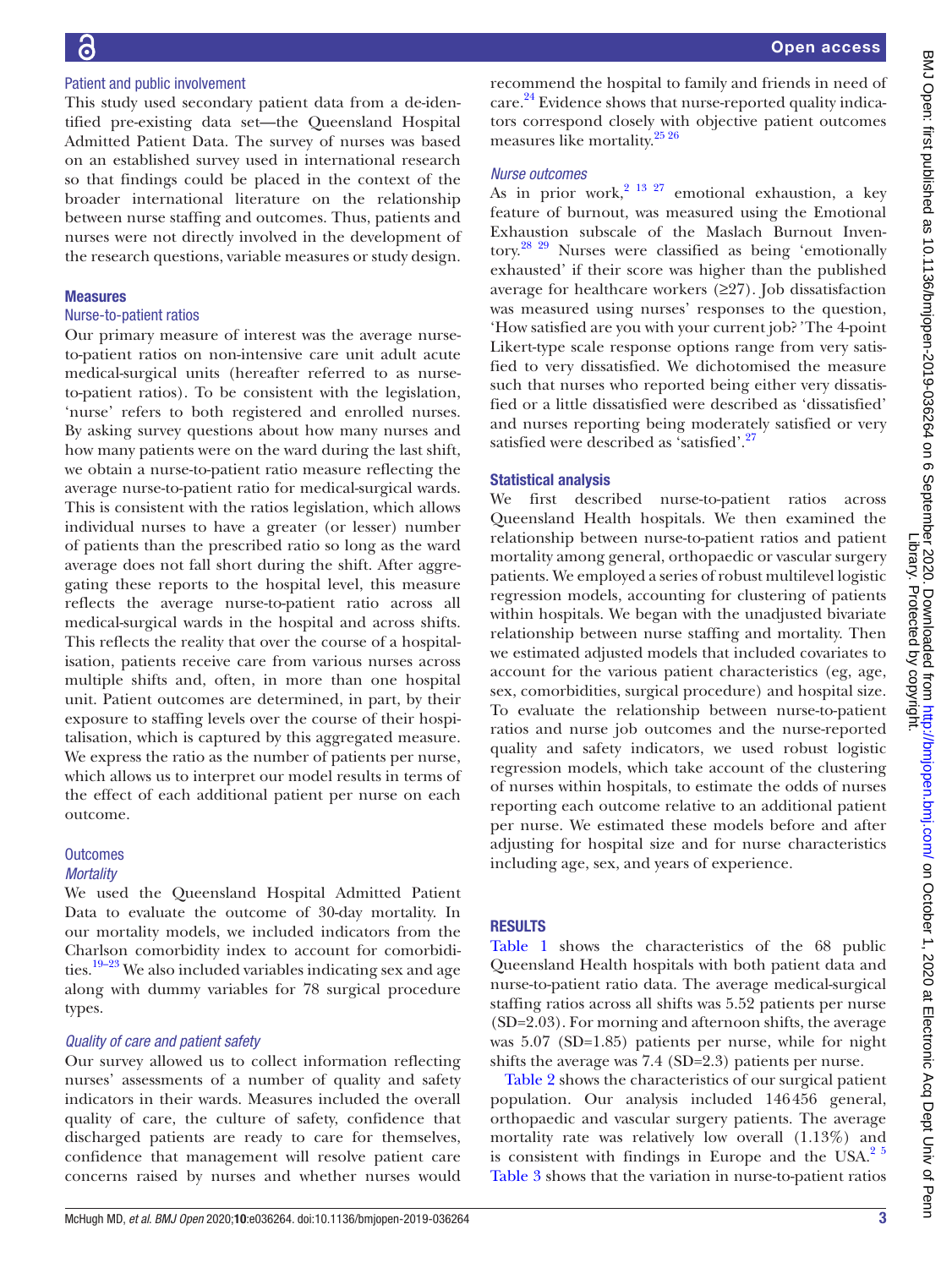<span id="page-3-0"></span>

| Table 1<br>Hospital characteristics (n=68)            |      |        |  |  |
|-------------------------------------------------------|------|--------|--|--|
|                                                       | N    | $\%$   |  |  |
| <b>Beds</b>                                           |      |        |  |  |
| $50$                                                  | 39   | 57%    |  |  |
| 50-99                                                 | 8    | 12%    |  |  |
| 100-199                                               | 5    | 7%     |  |  |
| 200-500                                               | 11   | 16%    |  |  |
| >500                                                  | 5    | 7%     |  |  |
| Medical-surgical patients per nurse                   |      |        |  |  |
| 4 or fewer patients per nurse                         | 19%  |        |  |  |
| $4 \leq 5$ patients per nurse                         | 38%  |        |  |  |
| 5≤6 patients per nurse                                | 17   | 25%    |  |  |
| >6 patients per nurse                                 | 18%  |        |  |  |
| Mean medical-surgical patients per<br>nurse, by shift | Mean | (SD)   |  |  |
| <b>All shifts</b>                                     | 5.52 | (2.03) |  |  |
| 5.07<br>(1.85)<br>Morning/afternoon shifts            |      |        |  |  |
| Night shifts                                          | 7.38 | (2.30) |  |  |

on medical-surgical wards had consequences for patients. After accounting for patient characteristics and hospital size, each additional patient per medical-surgical nurse was associated with 12% higher odds of death (OR=1.12; 95%CI 1.01 to 1.26). These results are multiplicative such that an additional two patients per nurse would be associated with  $25\%$  higher odds of death (OR= $1.12^2$ or 1.25).

[Figure](#page-4-0) 1 shows how the percentage of nurses reporting quality, safety and job outcomes varied in hospitals with different morning/afternoon staffing levels in terms of patients per nurse ( $\leq 4$ ;  $4 \leq 5$ ;  $5 \leq 6$ ; and  $> 6$ ). In all cases, a smaller proportion of nurses reported negative outcomes in hospitals with an average of ≤4 patients per nurse. For example, only about 5% of nurses in hospitals with ≤4 patients per nurse reported that quality of care is only fair or poor on their unit, while 15% of nurses in hospitals with an average of 5≤6 patients per nurse rated their hospital poorly. Twenty-four per cent of nurses in hospitals with the best staffing levels met the criteria for emotional exhaustion, while 43% of nurses in hospitals with >6 patients per nurse were emotionally exhausted.

<span id="page-3-1"></span>

| <b>Table 2</b> Characteristics of surgical patients ( $n=146456$ ) |       |               |  |  |  |  |
|--------------------------------------------------------------------|-------|---------------|--|--|--|--|
| <b>Characteristic</b>                                              | N     | $\frac{0}{0}$ |  |  |  |  |
| Age (years), mean (SD)                                             | 62.8  | (17.9)        |  |  |  |  |
| Male                                                               | 71616 | 48.9%         |  |  |  |  |
| Surgical category                                                  |       |               |  |  |  |  |
| General surgery                                                    | 44229 | 30.2%         |  |  |  |  |
| Orthopaedic surgery                                                | 49062 | 33.5%         |  |  |  |  |
| Vascular surgery                                                   | 52165 | 36.3%         |  |  |  |  |
| 30-day mortality                                                   | 1654  | 1.13%         |  |  |  |  |

<span id="page-3-2"></span>Table 3 Unadjusted and adjusted ORs for relationship between number of medical-surgical patients per nurse and 30-day mortality (n=146456)

|                        | <b>Unadjusted</b> |  | <b>Adjusted</b>                     |  |                             |
|------------------------|-------------------|--|-------------------------------------|--|-----------------------------|
|                        |                   |  |                                     |  |                             |
|                        |                   |  | OR value (95% CI) OR value (95% CI) |  |                             |
| $30$ -day<br>mortality |                   |  | 0.90 0.186 (0.78 to<br>1.05         |  | 1.12 0.048 (1.01 to<br>1.26 |

Logistic regression models adjusting for patient characteristics including age, sex, 17 comorbidities (myocardial infarction, congestive heart failure; peripheral vascular disease; cerebrovascular disease; dementia; chronic obstructive pulmonary; rheumatoid disease; peptic ulcer disease; mild liver disease; diabetes; diabetes with complications; hemiplegia or paraplegia; renal disease; cancer; moderate/severe liver disease; metastatic cancer; AIDS), 78 specific surgical procedures, as well as hospital size.

[Table](#page-4-1) 4 shows that in all but one instance (*confidence patients can manage care after discharge*), higher workloads (ie, worse nurse-to-patient ratios) were consistently associated with worse quality and safety. After accounting for individual nurse characteristics and hospital size, each additional patient per nurse was associated with 30% higher odds of a nurse not recommending the hospital to family or friends (OR=1.30; 95%CI 1.14 to 1.49), 32% higher odds of rating patient safety at their hospital as less than excellent (OR=1.32; 95%CI 1.11 to 1.57) and 12% higher odds of rating quality as less than excellent (OR=1.12; 95%CI 1.01 to 1.25). Each additional patient per nurse was associated with 15% higher odds of emotional exhaustion (OR=1.15;  $95\%$  CI 1.07 to 1.23) and 14% higher odds of job dissatisfaction (OR=1.14; 95%CI 1.02 to 1.28). These coefficients are also multiplicative; for example, an additional two patients per nurse would be associated with 69% higher odds of not recommending the hospital to family or friends  $(OR=1.30<sup>2</sup>$  or 1.69).

#### **DISCUSSION**

Nurse-to-patient ratios varied considerably across Queensland Health hospitals and worse nurse-to-patient ratios were linked with patient mortality, worse quality of care and patient safety and nurse emotional exhaustion and job dissatisfaction. The finding that each additional patient per nurse was associated with increased odds of mortality is consistent with results from studies in the USA and Europe based on a similar protocol. $2<sup>3</sup>$  Queensland is one of the few places worldwide to implement minimum nurse-to-patient ratios. While some evaluation of these policies have taken place in these other locations, this is the first baseline study of staffing ratios prior to policy implementation.

Nurse-to-patient ratios are not just important for patients; poor ratios can negatively affect nurses in terms of emotional exhaustion and job dissatisfaction, which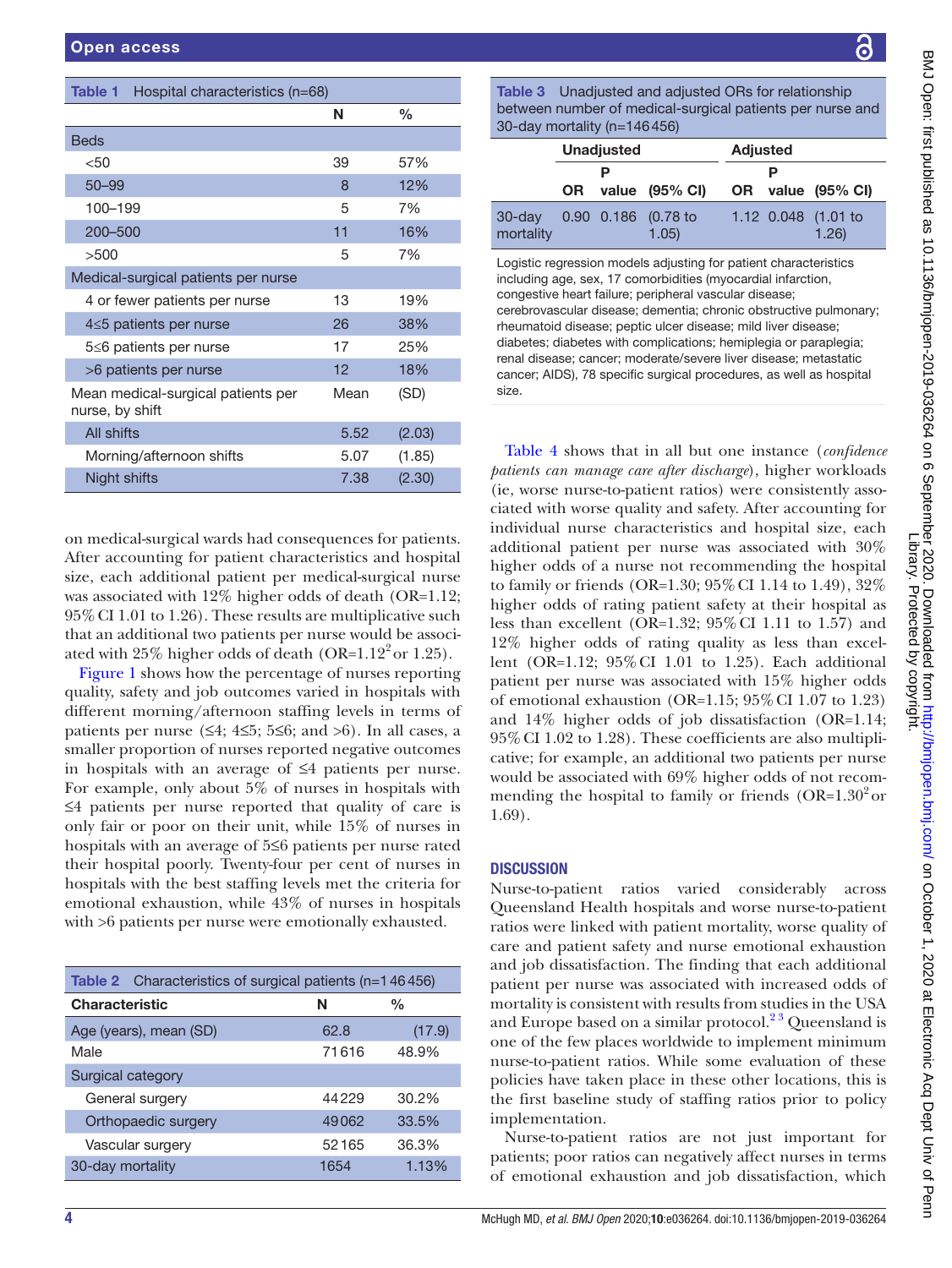

<span id="page-4-0"></span>Figure 1 Percentage of nurses reporting quality, safety and job outcomes across facilities with varying nurse-to-patient ratios.

are associated with costly turnover.<sup>30</sup> <sup>31</sup> The National Academy of Medicine's newest landmark report, *Taking Action Against Clinician Burnout: A Systems Approach to Professional Well-Being*, [32](#page-6-12) highlights the central role that system factors like inadequate staffing play in the growing burnout and emotional exhaustion levels among clinicians. Our findings in Queensland are consistent with those reported in the USA and Europe regarding the link between staffing and job dissatisfaction, emotional exhaustion and concerns about quality and safety. $2^{13}$   $^{24}$ Studies have shown that hospitals that improved in terms of nurse staffing significantly lowered rates of emotional exhaustion among their nurses. $33$  These outcomes are also important indicators of hospital performance because of their relationship to patient outcomes; for example, research has shown that hospitals with many dissatisfied nurses also had higher proportions of dissatisfied patients[.27 34](#page-6-10)

Nurse staffing is necessary but not sufficient to ensure good outcomes. Research suggests that hospitals with good work environments—where nurses have autonomy, opportunities for advancement, support and trust of management, excellent relationships built on professional respect with physician colleagues and active

<span id="page-4-1"></span>Table 4 Unadjusted and adjusted ORs indicating the relationship between nurse staffing and quality of care and safety indicators (n=4372)

|                                                             | <b>Unadjusted</b> |            |                                                                                    | <b>Adjusted</b> |       |                           |
|-------------------------------------------------------------|-------------------|------------|------------------------------------------------------------------------------------|-----------------|-------|---------------------------|
|                                                             |                   | P          |                                                                                    |                 | P     |                           |
|                                                             | OR.               | value      | (95% CI)                                                                           | <b>OR</b>       | value | (95% CI)                  |
| Quality and safety outcomes                                 |                   |            |                                                                                    |                 |       |                           |
| Quality less than excellent                                 |                   | 1.12 0.049 | $(1.00 \text{ to } 1.25)$ 1.12 0.037                                               |                 |       | $(1.01 \text{ to } 1.25)$ |
| Quality fair or poor                                        |                   | 1.18 0.004 | $(1.05 \text{ to } 1.31)$ 1.17                                                     |                 | 0.003 | $(1.05 \text{ to } 1.31)$ |
| Rate patient safety as less than excellent                  |                   | 1.33 0.002 | $(0.99 \text{ to } 1.52)$ 1.32                                                     |                 | 0.002 | $(1.11 \text{ to } 1.57)$ |
| Not confident patients can manage care after discharge      |                   | 1.09 0.091 | $(0.99 \text{ to } 1.21)$ 1.06 0.247                                               |                 |       | $(0.96 \text{ to } 1.16)$ |
| Not confident management will resolve patient care problems | 1.18              | 0.034      | $(1.01 \text{ to } 1.37)$ 1.16 0.041                                               |                 |       | $(1.01 \text{ to } 1.35)$ |
| Would not recommend hospital to family or friends           |                   |            | 1.29 < $0.000$ (1.12 to 1.49) 1.30 < 0.000 (1.14 to 1.49)                          |                 |       |                           |
| Job outcomes                                                |                   |            |                                                                                    |                 |       |                           |
| Dissatisfied with job                                       | 1.17              | 0.006      | $(1.05 \text{ to } 1.31)$ 1.14 0.018                                               |                 |       | $(1.02 \text{ to } 1.28)$ |
| Dissatisfied with workload                                  | 1.37              |            | $\langle 0.000 \rangle$ (1.22 to 1.53) 1.36 $\langle 0.000 \rangle$ (1.20 to 1.53) |                 |       |                           |
| Emotional exhaustion                                        |                   |            | 1.14 < $0.000$ (1.07 to 1.23) 1.15 < 0.000 (1.07 to 1.23)                          |                 |       |                           |

Logistic regression models adjusting for nurse characteristics (age, sex, years of experience) as well as hospital size.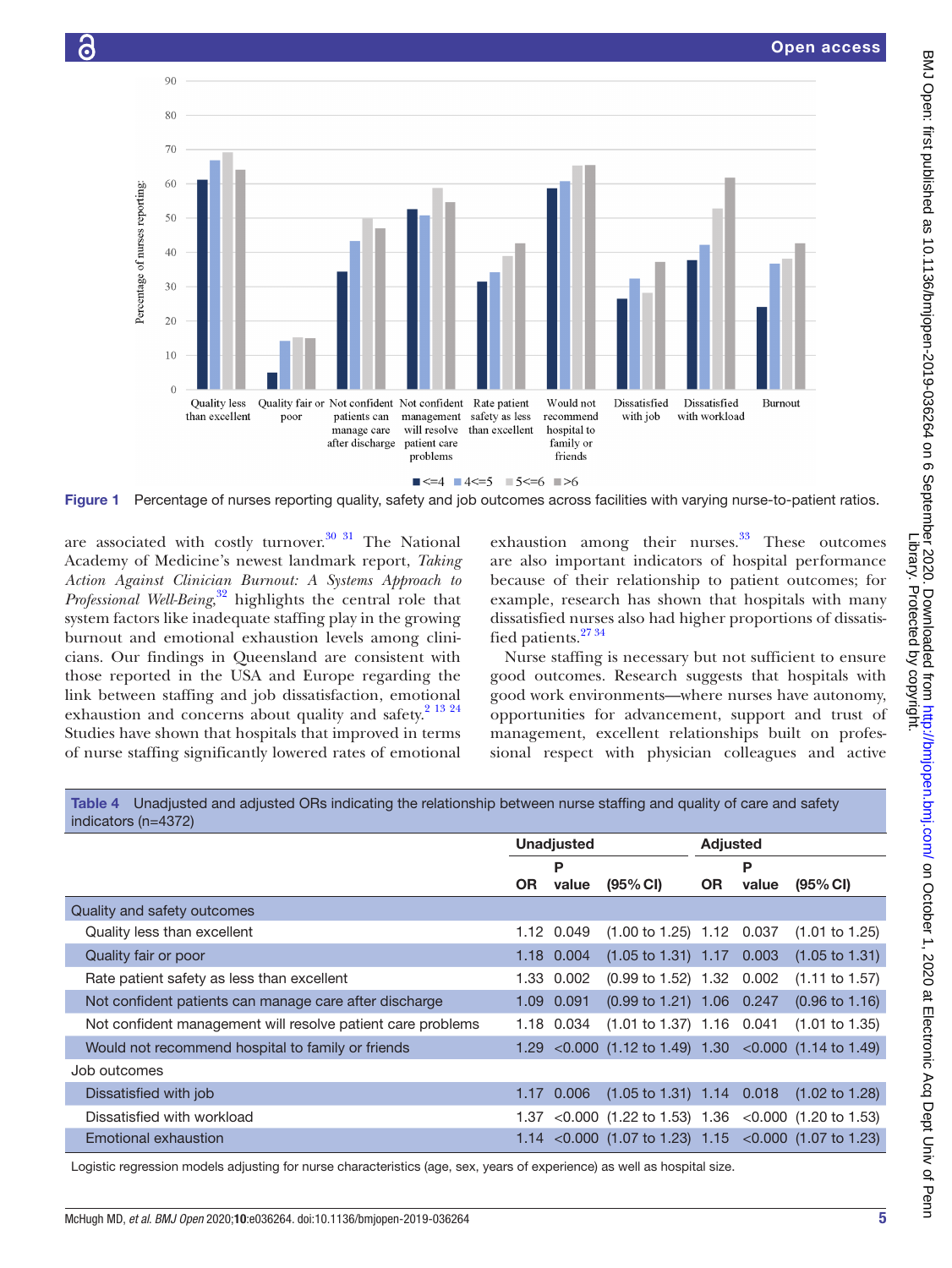engagement in organisational decision-making—have better outcomes for nurses and patients. $24 \frac{33}{35} \cdot 35 - 37$  The benefits of better nurse staffing are conditional on having a good work environment; thus, investing in more staff without considering the environment in which those staff work may fall short of expected improvements.<sup>[37](#page-6-14)</sup> Creating good work environments are directly within the control of management, and although they have much less associated cost than investments in more staff, they require purposeful effort. One example of an intervention aimed at improving the work environment along these domains is the Magnet hospital recognition programme. Studies show that outcomes for nurses and patients are better in Magnet hospitals, and hospitals that have pursued Magnet recognition have seen improvements beyond those seen in hospitals that have not gone through this transformation.[38 39](#page-6-15) There is only one Magnet hospital in Queensland.

A potential limitation of our study is that our data are cross-sectional. This is often suggested to imply a reduced ability to establish a conclusive causal relationship between nurse staffing levels and nurse and patient outcomes. However, we note that studies that have simultaneously considered longitudinal associations with crosssectional associations suggest that the cross-sectional findings are reasonably close to what would be observed if we were able to examine how changes in staffing over time align with changes in outcomes. $^{24}$  Future research should directly employ a longitudinal design to confirm whether our cross-sectional findings are truly causative. Similarly, research determining the mechanisms through which better staffing has its impact on outcomes would be beneficial. There are some indications that by having more time to allocate to each patient when workloads are more manageable, nurses are able to provide needed care including surveillance for complications, direct engagement talking with patients and family and necessary treatments, that they would like to provide but must forego or limit due to time and resource constraints. $40$  Additionally, because many of our outcomes (apart from mortality) are nurse reported, further research using more outcomes from other sources would increase the robustness of the findings. We focus on nurses in medical surgical wards, aggregating to the hospital level and cannot separate specific units within that unit type, although significant variation in staffing is limited across units of the same type within the same hospital.

#### **CONCLUSION**

The International Council of Nurses' 2018 position state-ment on safe staffing<sup>[11](#page-6-0)</sup> highlighted the large body of international literature suggesting a consistent relationship between nurse staffing and good outcomes. Our findings in Queensland are consistent with this evidence-base and suggest that taking action to improve staffing was a reasonable policy approach that could lead to improved patient safety and quality.

Twitter Matthew D McHugh [@matthewdmchugh](https://twitter.com/matthewdmchugh) and Linda H Aiken [@LindaAiken\\_](https://twitter.com/LindaAiken_Penn) [Penn](https://twitter.com/LindaAiken_Penn)

Acknowledgements We would like to acknowledge Tim Cheney, Andrew Dierkes, Frances Hughes, Irene Hung, Beth Mohle, Shelley Nowlan, Douglas Sloane and Natalie Spearing for their contributions to this work.

Contributors All authors meet the criteria recommended by the International Committee of Medical Journal Editors (ICMJE). MDM, LHA, CW, CD and PY contributed to the original idea and design of the study. MDM, LHA, CW, CD and PY contributed to the collection of data. MDM conducted the data analysis. All authors contributed to the interpretation of the data and preparation of the submitted manuscript. All authors approved the submitted manuscript.

Funding This investigation was supported by Queensland Health (project NM006239/RP731123) and the National Institute of Nursing Research (NINR; R01NR014855). The funders had no role in the study design, data collection and analysis, decision to publish or preparation of the manuscript. The researchers are solely responsible for the findings and their interpretation and do not necessarily represent the views or conclusions of Queensland Health or NINR.

Competing interests None declared.

Patient and public involvement Patients and/or the public were not involved in the design, or conduct, or reporting, or dissemination plans of this research.

Patient consent for publication Not required.

Ethics approval Ethics approval was obtained from the Queensland University of Technology and the University of Pennsylvania.

Provenance and peer review Not commissioned; externally peer reviewed.

Data availability statement No data are available. The nurse survey data are not available. The patient data are from the Queensland Admitted Patient Data Collection and approval for their use can be requested directly from Queensland Health.

Open access This is an open access article distributed in accordance with the Creative Commons Attribution Non Commercial (CC BY-NC 4.0) license, which permits others to distribute, remix, adapt, build upon this work non-commercially, and license their derivative works on different terms, provided the original work is properly cited, appropriate credit is given, any changes made indicated, and the use is non-commercial. See: [http://creativecommons.org/licenses/by-nc/4.0/.](http://creativecommons.org/licenses/by-nc/4.0/)

#### ORCID iDs

Matthew D McHugh<http://orcid.org/0000-0002-1263-0697> Patsy Yates<http://orcid.org/0000-0001-8946-8504>

#### **REFERENCES**

- <span id="page-5-0"></span>1 Haegdorens F, Van Bogaert P, De Meester K, *et al*. The impact of nurse staffing levels and nurse's education on patient mortality in medical and surgical wards: an observational multicentre study. *[BMC](http://dx.doi.org/10.1186/s12913-019-4688-7)  [Health Serv Res](http://dx.doi.org/10.1186/s12913-019-4688-7)* 2019;19:1–9.
- <span id="page-5-3"></span>2 Aiken LH, Clarke SP, Sloane DM, *et al*. Hospital nurse staffing and patient mortality, nurse burnout, and job dissatisfaction. *[JAMA](http://dx.doi.org/10.1001/jama.288.16.1987)* 2002;288:1987–93.
- <span id="page-5-2"></span>3 Aiken LH, Sloane DM, Bruyneel L, *et al*. Nurse staffing and education and hospital mortality in nine European countries: a retrospective observational study. *[Lancet](http://dx.doi.org/10.1016/S0140-6736(13)62631-8)* 2014;383:1824–30.
- <span id="page-5-1"></span>4 Aiken LH, Sloane DM, Cimiotti JP, *et al*. Implications of the California nurse staffing mandate for other states. *[Health Serv Res](http://dx.doi.org/10.1111/j.1475-6773.2010.01114.x)* 2010;45:904–21.
- 5 Duffield C, Diers D, O'Brien-Pallas L, *et al*. Nursing staffing, nursing workload, the work environment and patient outcomes. *[Appl Nurs](http://dx.doi.org/10.1016/j.apnr.2009.12.004)  [Res](http://dx.doi.org/10.1016/j.apnr.2009.12.004)* 2011;24:244–55.
- 6 Lasater KB, Mchugh MD. Nurse staffing and the work environment linked to readmissions among older adults following elective total hip and knee replacement. *[Int J Qual Health Care](http://dx.doi.org/10.1093/intqhc/mzw007)* 2016;28:253–8.
- 7 Griffiths P, Maruotti A, Recio Saucedo A, *et al*. Nurse staffing, nursing assistants and hospital mortality: retrospective longitudinal cohort study. *[BMJ Qual Saf](http://dx.doi.org/10.1136/bmjqs-2018-008043)* 2019;28:609–17.
- 8 Brooks Carthon JM, Hatfield L, Plover C, *et al*. Association of nurse engagement and nurse staffing on patient safety. *[J Nurs Care Qual](http://dx.doi.org/10.1097/NCQ.0000000000000334)* 2019;34:40–6.
- 9 Needleman J, Buerhaus P, Pankratz VS, *et al*. Nurse staffing and inpatient hospital mortality. *[N Engl J Med](http://dx.doi.org/10.1056/NEJMsa1001025)* 2011;364:1037–45.
- 10 Silber JH, Rosenbaum PR, McHugh MD, *et al*. Comparison of the value of nursing work environments in hospitals across different levels of patient risk. *[JAMA Surg](http://dx.doi.org/10.1001/jamasurg.2015.4908)* 2016;151:527–36.